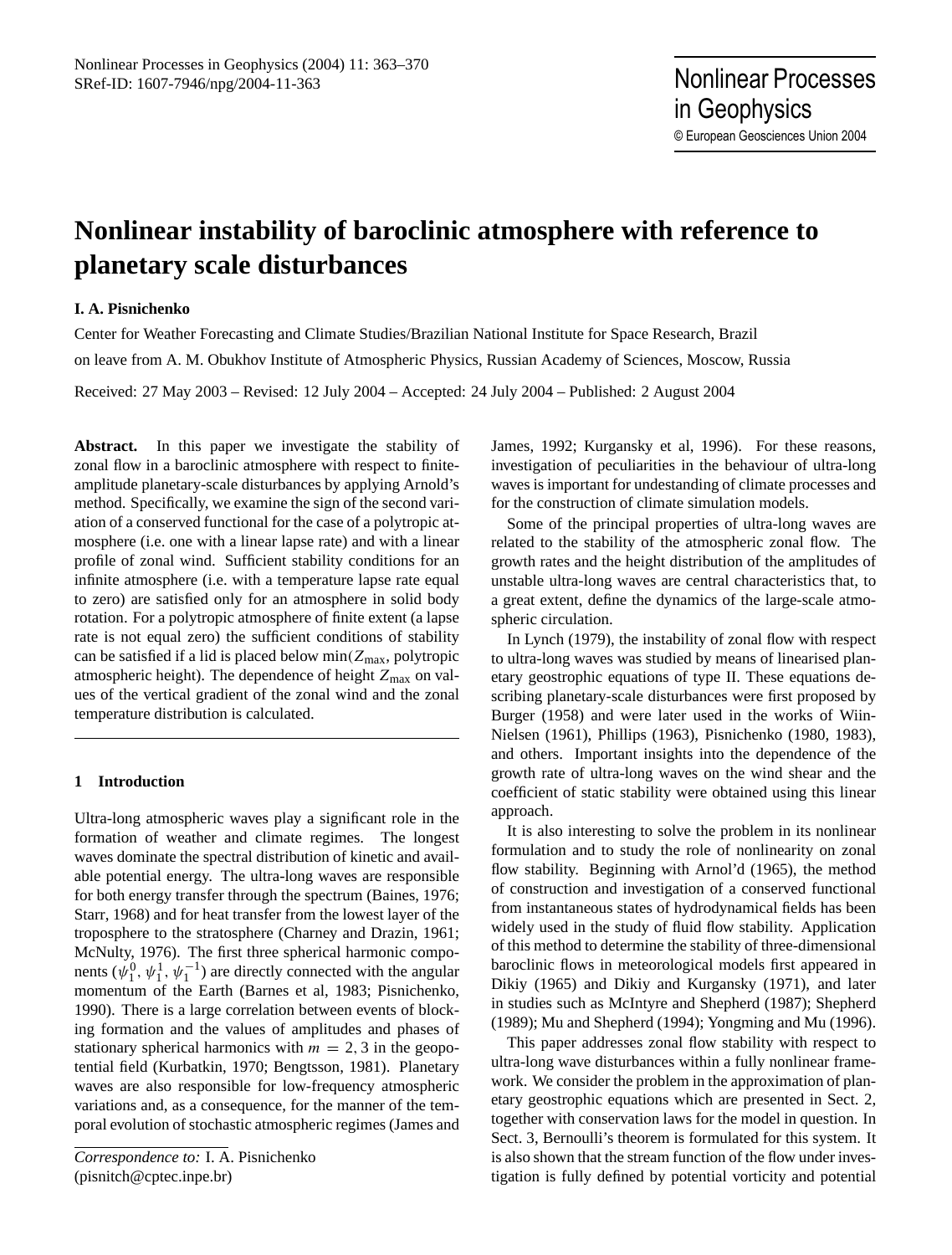temperature fields. Section 4 is devoted to the calculation of first and second variations of a functional composed of conservation integrals. The conditions of sign definiteness of the second variation define the sufficient conditions of zonal flow stability. The general equation obtained here are applied for the case of polytropic atmospheres in Sect. 5.

## **2 The model equations**

We will consider three-dimensional baroclinic atmospheric flow of planetary scale on the spherical Earth. The equations used are the quasi-geostrophic equations of type II first derived by Burger (1958). For the dry adiabatic case they are written in the form:

$$
fu = -\frac{1}{\rho a} \frac{\partial p}{\partial \varphi} \tag{1}
$$

$$
-fv = -\frac{1}{\rho a \cos \varphi} \frac{\partial p}{\partial \lambda} \tag{2}
$$

$$
g = -\frac{1}{\rho} \frac{\partial p}{\partial z} \tag{3}
$$

$$
\frac{\partial \rho}{\partial t} + \nabla \cdot \rho \mathbf{v} = 0 \tag{4}
$$

$$
\frac{ds}{dt} = 0\tag{5}
$$

$$
p = R\rho T \tag{6}
$$

where  $u$ ,  $v$ ,  $w$  are the zonal, meridional and vertical components of velocity vector **v**;  $p$ ,  $\rho$ , and s are respectively the air pressure, density, and specific entropy of dry air with gas constant R;  $f = 2\omega \sin \varphi$  is the Coriolis parameter;  $\omega$  is the angular velocity of the Earth's rotation;  $g$  is the gravitational acceleration force for unit mass; and  $\lambda$ ,  $\varphi$ , z are longitude, latitude and height above the surface of a spherical Earth of radius a. Differential operators of total derivative  $d/dt$  and divergence in spherical coordinates are

$$
\frac{d}{dt} = \frac{\partial}{\partial t} + \frac{u}{a\cos\varphi}\frac{\partial}{\partial \lambda} + \frac{v}{a}\frac{\partial}{\partial \varphi} + w\frac{\partial}{\partial z}.
$$

$$
\nabla \cdot \mathbf{v} = +\frac{1}{a\cos\varphi}\frac{\partial u}{\partial \lambda} + \frac{1}{a\cos\varphi}\frac{\partial}{\partial \varphi}(\cos\varphi - v) + \frac{\partial w}{\partial z}
$$

From equations (1 - 6), the following conservation laws can be obtained:

a) conservation of the planetary potential vorticity (transposed potential vorticity) of an air parcel (see Appendix for details)

∂s

$$
\frac{d}{dt}\frac{f\frac{\partial S}{\partial z}}{\rho} = \frac{d\Omega}{dt} = 0;\tag{7}
$$

b) globally-integrated conservation of total potential energy

$$
\frac{d}{dt} \iiint_V \rho(gz + c_v T) d\tau = \frac{d\Pi}{dt} = 0;
$$
\n(8)

c) conservation of any globally-integrated mass-weighted function of potential vorticity and potential temperature

$$
\frac{d}{dt} \iiint_V \rho \Phi(\Omega, s) d\tau = \frac{dF}{dt} = 0,
$$
\n(9)

where  $\Phi$  is any function of  $\Omega$  and s;

d) conservation of transposed angular momentum (the angular momentum of the atmosphere if it were in solid rotation with the earth)

$$
\frac{d}{dt} \iiint_V \omega a^2 \cos^2 \varphi \rho \, d\tau = \frac{dM}{dt} = 0. \tag{10}
$$

e) conservation of any surface-integrated  $f$ -weighted function of entropy

$$
\frac{d}{dt} \iint_{S} f G(s) d\sigma = \frac{dP}{dt} = 0,
$$
\n(11)

where  $G$  is an arbitrary function of specific entropy and the integral is calculated over the plane Earth's surface  $(w \text{ should}$ be equal to zero at the Earth's surface).

### **3 Bernoulli's theorem**

We will investigate the stability of atmospheric zonal flow according to the scheme described by Dikiy (1965) and Dikiy and Kurgansky (1971). We begin by showing that a steady flow ( $\partial/\partial t = 0$ ) described by Eqs. (1–6) satisfies Bernoulli's theorem. To prove this, multiply Eqs.  $(1)$ ,  $(2)$ , and  $(3)$  by  $a d\varphi$ ,  $a \cos \varphi d\lambda$  and  $dz$ , respectively, and add. We obtain:

$$
f(u a d\varphi - v a \cos \varphi d\lambda) + g d z = -\frac{1}{\rho} dp.
$$
 (12)

For a streamline,

$$
\frac{a\cos\varphi\,d\lambda}{u}=\frac{a\,d\varphi}{v}=\frac{dz}{w},
$$

so the parenthetical term in Eq. (12) drops out along a streamline, leaving Bernoulli's theorem:

$$
d\,gz = -\frac{1}{\rho}dp.\tag{13}
$$

Next we show that  $ds = 0$  along a streamline. For this, multiply Eq. (5) for steady flow by dt and note that  $u dt =$  $a \cos \varphi d\lambda$ ,  $vdt = a d\varphi$ , and  $wdt = dz$ . Then, using the first law of thermodynamics, we obtain  $d(gz + c_pT) = 0$  or

 $gz + c_pT = \text{const}$ 

along a streamline.

Let us assume further that  $\nabla s \times \nabla \Omega \neq 0$ , so that isentropic and isovorticial surfaces do not touch each other any where in steady flow. One can show that this property will be conserved for all time (Kurgansky, 1993). Thus, every streamline is uniquely determined by  $s$  and  $\Omega$ . That is

$$
\Psi(\lambda, \varphi, z, t) = gz + c_p T = \Psi(s, \Omega).
$$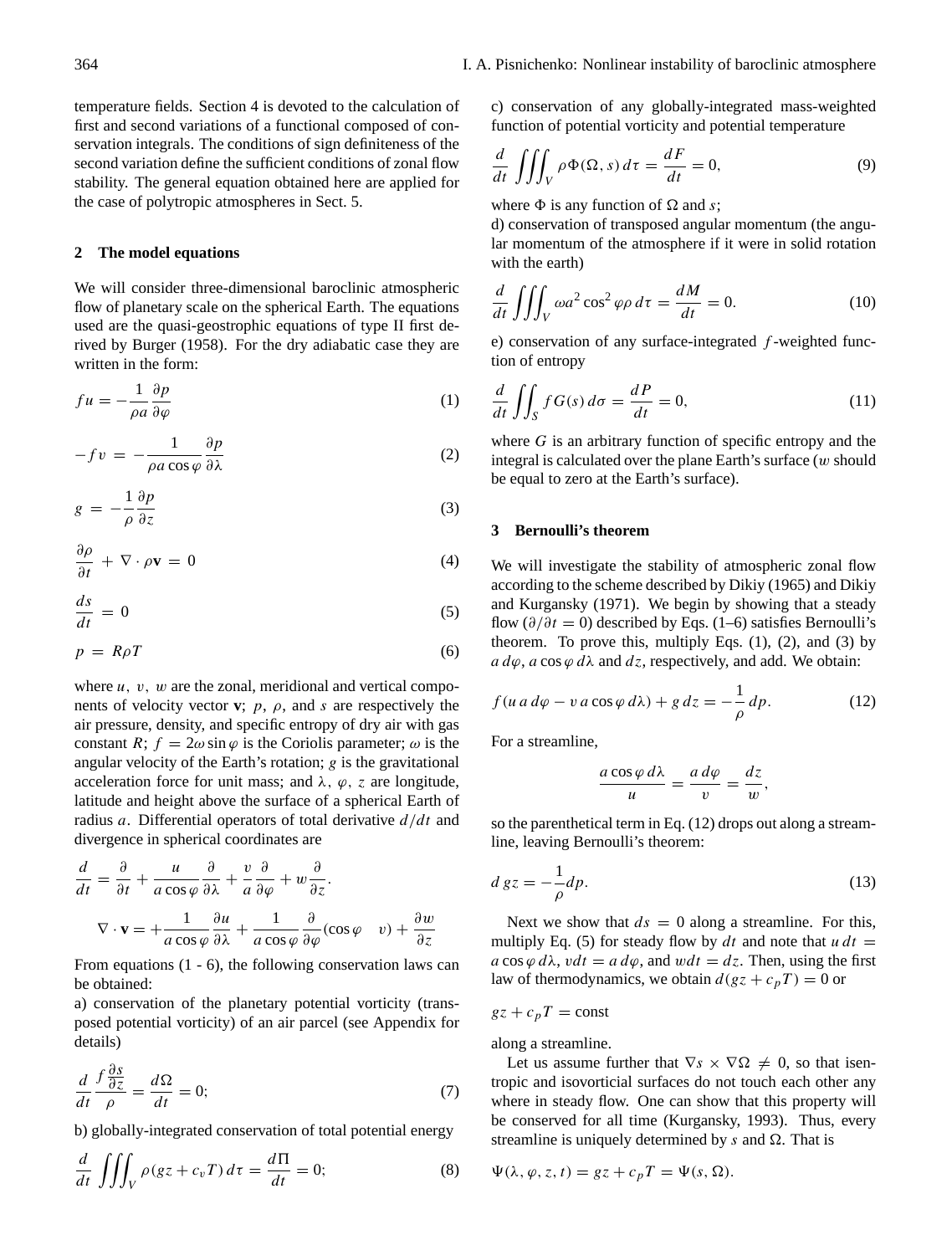## **4 A conserved functional and its first and second variations**

To investigate the stability of a zonal flow let us compose the functional from the integrals of motion (Eqs. 8—11). This procedure is to some extent similar to finding conditional extremum of a function with the help of a Lagrange multiplier. The integrals of motion that we use here correspond to constraints that set some limitations on possible motions.

$$
H = \Pi + F + P + qM = \iiint_V \rho [gz + c_v T + \Phi(s, \Omega) +
$$
  
+ $q\omega a^2 \cos^2 \varphi \, dt$   $d\tau + \iint_S f G(s) d\sigma.$  (14)

The temperature  $T$  in functional  $H$  can be expressed in terms of specific entropy as  $T = T^* \exp(s/c_v)(\rho/\rho_0)^{\kappa-1}$ where  $\kappa = c_p/c_v$  and  $T^*$  is a constant having the dimension of temperature. Symbol  $q$  corresponds here to any arbitrary constant. Denoting the value of the functional  $H$  corresponding to the zonal flow under discussion as  $H_0$  and expanding the functional  $H$  in a Taylor series in the vicinity of  $H_0$  we write:

$$
H = H_0 + \delta H|_{H_0} + \delta^2 H|_{H_0} + \ldots
$$

If the first functional variation  $\delta H|_{H_0}$  is equal to zero, then the zonal flow corresponding to the functional value  $H_0$  is a stationary point in the functional  $\{\Omega, s\}$ -space. Performing the calculation we will obtain the following expression for the first variation of  $H$ :

$$
\delta H = \iiint_V \left[ \left( \Psi + \Phi - \Phi_{\Omega} \Omega + q \omega a^2 \cos^2 \varphi \right) \delta \rho \right. \n+ \rho \left( T + \Phi_s - \Phi_{s\Omega} \Omega - \Phi_{\Omega \Omega} \frac{f}{\rho} \frac{\partial \Omega}{\partial z} \right) \delta s \right] d\tau \n+ \iint_S f (G_s - \Phi_{\Omega}) \delta s d\sigma.
$$
\n(15)

One can see from Eq. (15) that necessary conditions for  $\delta H = 0$  are the following

$$
\Psi + \Phi - \Phi_{\Omega} \Omega + q \omega a^2 \cos^2 \varphi = 0 \tag{16}
$$

$$
\Phi_s - \Phi_{\Omega s} \Omega - \Phi_{\Omega \Omega} \frac{f}{\rho} \frac{\partial \Omega}{\partial z} + T = 0 \tag{17}
$$

$$
G'(s) - \Phi_{\Omega}|_{z=0} = 0 \tag{18}
$$

Note here that Eq. (17) is a consequence of Eq. (16). To prove this, it suffices to differentiate Eq. (16) with respect to z and then to divide the result obtained by  $\partial s/\partial z \neq 0$ . If arbitrary functions  $\Phi$  and G are chosen to satisfy Eqs. (16) and (18) then for our zonal flow  $H_0$  will be a stationary point.

For the second variation of  $H$  we will have:

$$
\delta^{2} H = \iiint_{V} \left[ \frac{(\kappa - 1)c_{p}T}{\rho} (\delta \rho)^{2} + 2(\kappa T - \Phi_{s\Omega} \Omega
$$

$$
+ \Phi_{s}) \delta \rho \delta s + \rho \Phi_{\Omega \Omega} (\delta \Omega)^{2} + \rho \left( \Phi_{ss} + \frac{T}{c_{v}} - \Phi_{\Omega ss} \Omega \right)
$$

$$
- \Phi_{\Omega \Omega s} \frac{f}{\rho} \frac{\partial \Omega}{\partial z} \right) (\delta s)^{2} dt + \iint_{S} (G_{ss} - \Phi_{\Omega s}) f(\delta s)^{2} d\sigma. (19)
$$

Here we designate  $\delta \Omega = f/\rho \delta (\partial s/\partial z) - f/\rho^2 \partial s/\partial z \delta \rho$ , and  $\Phi_{\Omega}, \Phi_s, \ldots$  as partial derivatives of function  $\Phi$  with respect to  $\Omega$ , s.

Differentiating Eq.  $(17)$  with respect to z, we find:

$$
\Phi_{ss} - \Phi_{\Omega ss} - \Phi_{\Omega\Omega s} \frac{f}{\rho} \frac{\partial \Omega}{\partial z} = \frac{1}{s_z} \left[ \frac{\partial}{\partial z} (\Phi_{\Omega\Omega} \frac{f}{\rho} \frac{\partial \Omega}{\partial z}) - T_z \right], (20)
$$

and finally differentiating Eq. (16) with respect to  $\phi$  and taking into account Eq. (17), we obtain:

$$
\Phi_{\Omega\Omega} = \frac{\rho(q\omega a^2 \sin 2\varphi + T \frac{\partial s}{\partial \varphi} - c_p \frac{\partial T}{\partial \varphi})}{(s, \Omega)af}.
$$
(21)

Here  $(s, \Omega) = (\partial s / \partial \varphi \, \partial \Omega / \partial z - \partial \Omega / \partial \varphi \partial s / \partial z)/a$ .

Using Eqs. (17), (20), (21) we can rewrite the second variation of  $H$  as:

$$
\delta^{2}H = \iiint_{V} \left\{ \frac{1}{\rho} (\kappa - 1)c_{p} T(\delta \rho)^{2} + 2 \left[ (\kappa - 1)T + \left( \frac{\partial \Omega}{\partial z} \right) \right] \right\} \cdot \frac{fu + q\omega a \sin 2\varphi}{(s, \Omega)} \right\} \delta \rho \delta s + \frac{\rho^{2} (fu + q\omega a \sin 2\varphi)}{f(s, \Omega)} (\delta \Omega)^{2} + \rho \left[ \frac{T}{c_{v}} + \frac{1}{s_{z}} \left[ \frac{\partial}{\partial z} \left( \frac{\partial \Omega}{\partial z} \frac{fu + q\omega a \sin 2\varphi}{(s, \Omega)} \right) - T_{z} \right] \right] (\delta s)^{2} \right\} d\tau + \iint_{S} \rho \frac{\Omega_{\varphi}}{s_{\varphi}} \frac{(fu + q\omega a \sin 2\varphi)}{(s, \Omega)} (\delta s)^{2} d\sigma.
$$
 (22)

The surface integral expression was obtained by differentiating Eq. (18) with respect to  $\varphi$ . We also have used here the alternative form of Eq. (1)

$$
fu = -\frac{c_p}{a} \frac{\partial T}{\partial \varphi} + \frac{T}{a} \frac{\partial s}{\partial \varphi}.
$$
 (23)

Note that  $\delta^2 H$  represents a functional from two independent functions because  $\Omega$  can be expressed through  $\rho$  and s.

If we consider zonal flow with  $\delta H = 0$ , and if  $\delta^2 H$  is sign-definite at a certain point in functional space of two independent functions, then this point will be a maximum (or minimum) of functional  $H$  in this functional space. Level functional surfaces in functional space around this point will be closed and inserted one into another. Thus, in the case of a finite disturbance of the zonal flow, the phase point corresponding to the new disturbed state will shift to one of these surfaces and will stay on it, as  $dH/dt = 0$ . During all next time, the phase point will not strongly deviate from the extremum point corresponding to the initial zonal flow (Arnol'd, 1965).

#### **5 The case of a polytropic atmosphere**

Let us now consider a polytropic atmosphere  $(T = T_0 - \gamma z)$ . We will assume that the wind changes linearly with a height:  $V = V_0 + \Lambda z$ , as is frequently used in zonal flow stability investigations.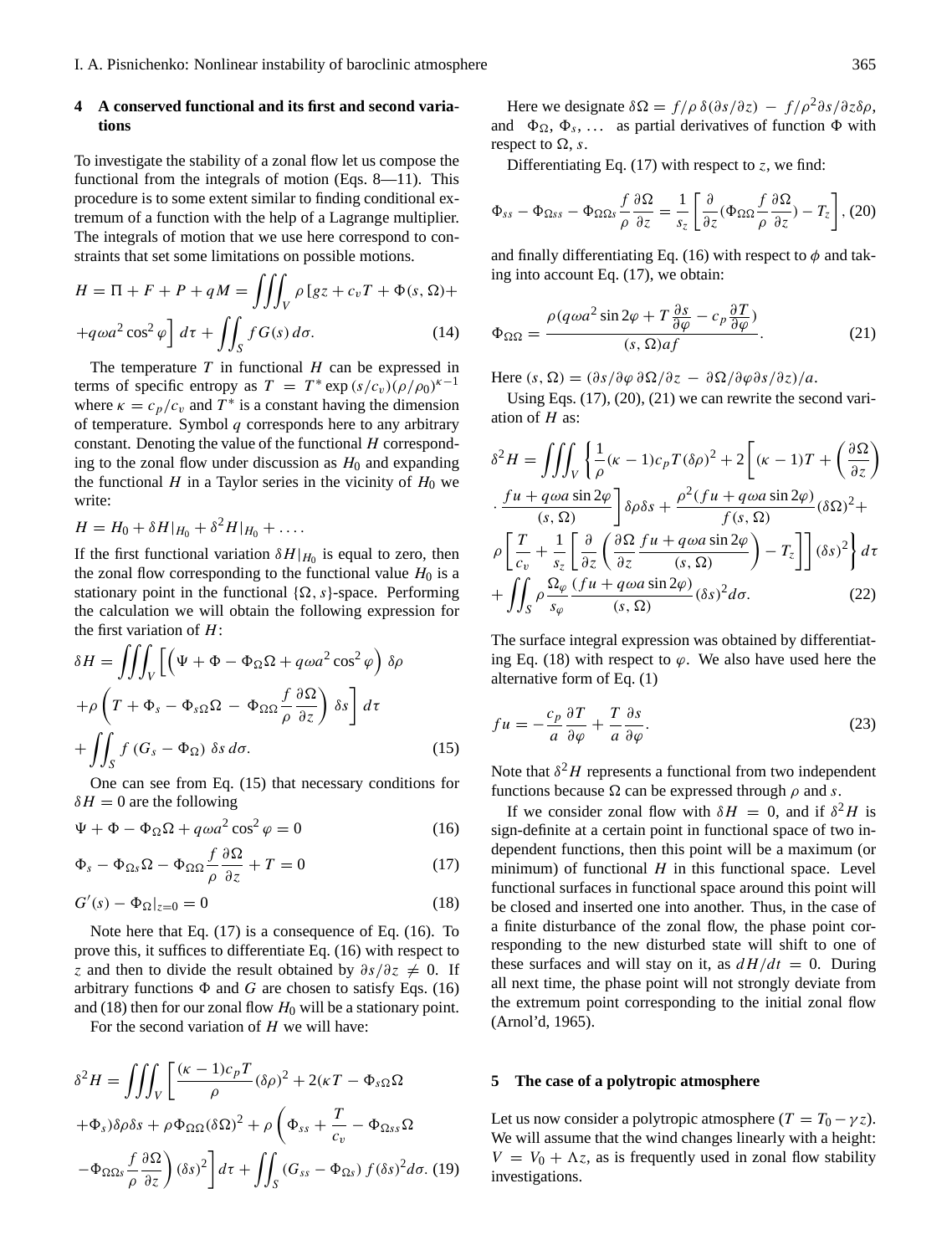For further calculations it is convenient to express terms entering the functional (22) through  $\Lambda$ ,  $\gamma$ ,  $T$ ,  $\rho$ .

$$
\delta^{2}H = \iiint_{V} \left\{ \frac{1}{\rho} \left[ (\kappa - 1)c_{p}T - \frac{\kappa^{2}g(fu + q\omega a \sin 2\varphi(\gamma_{a} - \gamma)}{\left(\frac{f\Lambda\kappa}{\kappa - 1} + \frac{\beta g(\gamma_{a} - \gamma)}{f\gamma_{a}}\right)\gamma_{a}} \right] (\delta\rho)^{2} + \right.
$$
  
+2
$$
\left[ (\kappa - 1)T - \frac{g(fu + q\omega a \sin 2\varphi)(\gamma_{a} + \kappa(\kappa - 1)(\gamma_{a} - \gamma))}{\left(\frac{f\Lambda\kappa}{\kappa - 1} + \frac{\beta g(\gamma_{a} - \gamma)}{f\gamma_{a}}\right)R\gamma_{a}} \right\} \delta\rho \delta s + \right.
$$
  
+
$$
\rho \left[ \frac{T}{c_{v}} + \frac{T\gamma}{c_{p}(\gamma_{a} - \gamma)} - \frac{fT\Lambda\gamma_{a}}{\left(\frac{f\Lambda\kappa}{\kappa - 1} + \frac{\beta g(\gamma_{a} - \gamma)}{f\gamma_{a}}\right)R(\gamma_{a} - \gamma)} - \frac{g(fu + q\omega a \sin 2\varphi)(\gamma_{a} - \gamma)}{\left(\frac{f\Lambda\kappa}{\kappa - 1} + \frac{\beta g(\gamma_{a} - \gamma)}{f\gamma_{a}}\right)c_{v}^{2}\gamma_{a}} \right] (\delta s)^{2} \right\} d\tau + \left. + \iint_{S} \frac{(f^{2}u_{0} + RT\beta)(fu_{0} + q\omega a \sin 2\varphi)\rho_{0}\gamma_{a}}{\left(\frac{u_{0}}{T_{0}} - \frac{\Lambda}{\gamma_{a} - \gamma}\right)\left(\frac{f\Lambda\kappa}{\kappa - 1} + \frac{\beta g(\gamma_{a} - \gamma)}{f\gamma_{a}}\right)(\gamma_{a} - \gamma)Rf^{2}} (\delta s)^{2} d\sigma. (24)
$$

Here we designate  $\partial f/a\partial \varphi = \beta$  and have used the following equation:

$$
\frac{\partial s}{\partial z} = \frac{(\gamma_a - \gamma)c_p}{T}; \quad \Omega = \frac{f(\gamma_a - \gamma)c_p}{\rho T};
$$
\n
$$
\Omega_z = \frac{\Omega g}{RT}; \quad \frac{\partial s}{a\partial \varphi} = \left(\frac{fu}{T} - \frac{f\Lambda}{\gamma_a - \gamma}\right) \frac{\gamma_a - \gamma}{\gamma_a};
$$
\n
$$
\frac{\partial \Omega}{a\partial \varphi} = \frac{\Omega}{T} \left(\frac{fu}{R} + \frac{T\beta}{f}\right); \quad \delta \Omega = -\frac{\Omega}{c_v \rho} (\rho \delta s + c_p \delta \rho);
$$
\n
$$
(s, \Omega) = -\frac{\Omega}{T} \left[\frac{f\Lambda \kappa}{\kappa - 1} + \frac{\beta g(\gamma_a - \gamma)}{f\gamma_a}\right].
$$

Let  $u_0 = -qa \cos \varphi$ . This means that the wind on the Earth's surface represents solid body rotation. The intensity and direction of the wind is defined by the arbitrary parameter  $q$ . In this case, the surface integral in Eq. (24) is zero, and the sufficient conditions required for the volume integral part of  $\delta^2 H$ to be sign-definite quadratic form, are also sufficient conditions for stability of the zonal flow with respect to planetary scale disturbances.

The second variation  $\delta^2 H$  will be sign-definite if:

$$
\frac{1}{\rho} \left[ (\kappa - 1)c_p T - \frac{\kappa^2 g (fu + q\omega a \sin 2\varphi)(\gamma_a - \gamma)}{(\frac{f \Lambda \kappa}{\kappa - 1} + \frac{\beta g (\gamma_a - \gamma)}{f \gamma_a})\gamma_a} \right]
$$
\n
$$
\cdot \rho \left[ \frac{T}{c_v} + \frac{T\gamma}{c_p (\gamma_a - \gamma)} - \frac{f T \Lambda \gamma_a}{(\frac{f \Lambda \kappa}{\kappa - 1} + \frac{\beta g (\gamma_a - \gamma)}{f \gamma_a}) (\gamma_a - \gamma)R} - \frac{g (fu + q\omega a \sin 2\varphi)(\gamma_a - \gamma)}{(\frac{f \Lambda \kappa}{\kappa - 1} + \frac{\beta g (\gamma_a - \gamma)}{f \gamma_a})c_v^2 \gamma_a} \right]
$$
\n
$$
- \left[ (\kappa - 1)T - \frac{g (fu + q\omega a \sin 2\varphi)(\gamma_a + \kappa(\kappa - 1)(\gamma_a - \gamma))}{(\frac{f \Lambda \kappa}{\kappa - 1} + \frac{\beta g (\gamma_a - \gamma)}{f \gamma_a})R\gamma_a} \right]^2 > 0. (25)
$$

Substituting values for  $T = T_0 - \gamma z$  and for  $u = u_0 + \Lambda z$ we can rewrite it as

$$
\left(\frac{\kappa f \Lambda}{\kappa - 1} + \frac{\beta g (\gamma_a - \gamma)}{f \gamma_a}\right)^{-2} \cdot \left\{ z^2 \left[ \frac{(\kappa - 1)\beta^2 g^2 \gamma^2 (\gamma_a - \gamma)}{f^2 \gamma_a} + \kappa (3 - \kappa) \Lambda \beta g \gamma^2 + \right. \\ \left. + 2\kappa^2 f^2 \Lambda^2 \gamma_a \gamma - \kappa (2 - \kappa) \Lambda \beta g \gamma_a \gamma - \frac{\kappa^3 f^2 \Lambda^2 \gamma_a^2}{\kappa - 1} \left(2 + \frac{1}{\kappa (\kappa - 1)}\right) \right] + \left. + zT_0 \left[ \frac{2\kappa^2 f^2 \Lambda^2 \gamma_a}{\kappa - 1} + \kappa (2 - \kappa) \Lambda \beta g \gamma_a - \kappa (4 - \kappa) \Lambda \beta g \gamma + \right. \\ \left. + \frac{2(\kappa - 1)\beta^2 g^2 \gamma (\gamma_a - \gamma)}{f^2 \gamma_a} \right] + \left. + \kappa T_0^2 \Lambda \beta g + \frac{(\kappa - 1)T_0^2 \beta^2 g^2 (\gamma_a - \gamma)}{f^2 \gamma_a} \right\} > 0. \tag{26}
$$

For an atmosphere of any vertical extent this inequality will be satisfied everywhere only when  $\Lambda = 0$ , (because at the pole the term in rectangular parenthesis at  $z^2$  will be negative for any  $\Lambda$ ), that is, when the whole atmosphere rotates as a solid body (note that  $u_0 = -qa \cos \varphi$ ).

For the case of isothermal stratification Eq. (26) will take the form

$$
\left(\frac{\kappa f \Lambda}{\kappa - 1} + \frac{\beta g}{f}\right)^{-2} \cdot \left\{-\frac{\kappa^2 f^2 \Lambda^2 \gamma_a^2 [(\kappa - 1)^2 + \kappa^2]}{(\kappa - 1)^2} z^2 + \kappa T_0 \Lambda \gamma_a \right\} \cdot \left[\frac{2f^2 \kappa \Lambda}{(\kappa - 1)} + (2 - \kappa) \beta g\right] z + \left\{\kappa T_0^2 \Lambda \beta g + \frac{(\kappa - 1)T_0^2 \beta^2 g^2}{f^2}\right\} > 0.
$$
 (27)

Hence it follows that Eq. (27) is satisfied everywhere only for the trivial case of  $\Lambda = 0$ . The quadratic form  $\delta^2 H$  for an isothermal atmosphere will be sign-indefinite for an atmosphere of any vertical extent, when

$$
\frac{g^2 T^2 \Lambda^2}{c_v^2} [\beta g(2 - \kappa) + \frac{2f^2 \kappa \Lambda}{(\kappa - 1)}]^2 +
$$
  
+ 
$$
\frac{4f^2 g^2 \Lambda^2 [(\kappa - 1)^2 + \kappa^2]}{c_v^2 (\kappa - 1)^2} [\frac{g^2}{f^2} (\kappa - 1) T^2 \beta^2 + \kappa \beta g T^2 \Lambda] < 0.
$$

It can be seen that for the whole atmosphere or a hemisphere this cannot be satisfied because it requires an infinite value of negative wind shift at the equator ( $f \rightarrow 0$  at the equator). Therefore, to draw rigourous conclusions about the stability or instability of the zonal flow to planetary-scale disturbances in an isothermal atmosphere, it is necessary to investigate the problem further: to solve the initial value problem or to prove Chetaev's theorem of instability for a continuous medium (Chetaev, 1990).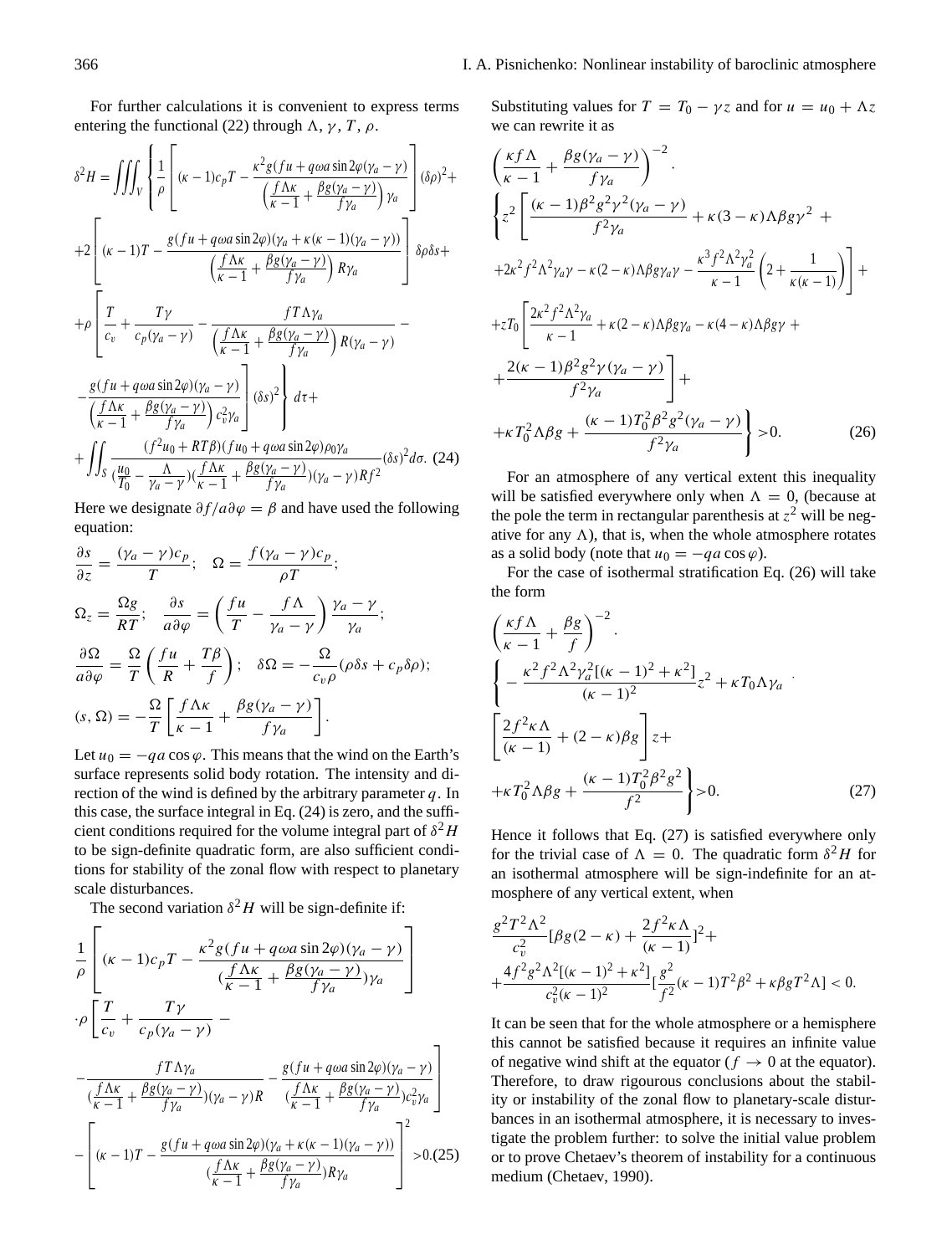

**Fig. 1.** The areas of stability for a finite atmosphere are located to the right of the curves. The curves marked from top to bottom correspond to lapse rates of  $\gamma = 0$  K/m, 0.003 K/m, 0.006 K/m, 0.009 K/m.

On the other hand, the quadratic form  $\delta^2 H$  can be signdefinite for an atmosphere of finite height. For this, it is necessary that one of the roots of Eq. (26) be positive and the other be non-positive, and a lid has to be placed at a height that is equal to or less then the positive root value. Hence the  $\delta^2 H$  will be sign-definite for a finite isothermal atmosphere if

$$
\Lambda > -\frac{g\beta(\kappa-1)}{f^2\kappa}
$$

and the atmosphere is capped by a lid at positive height  $Z_0 \leq$  $Z_{\text{max}}$  where

$$
Z_{\max} = \frac{T\left(\frac{\beta g(2-\kappa)}{\kappa} + \frac{2f^2\Lambda}{\kappa - 1} + \sqrt{\frac{\beta^2 g^2(\kappa + 3)}{\kappa - 1} + \frac{4f^2\beta g(\kappa^2 + \kappa - 1)\Lambda}{\kappa(\kappa - 1)^2} + \frac{4f^4\Lambda^2}{(\kappa - 1)^2}\right)}{\frac{2f^2\gamma_a\Lambda[(\kappa - 1)^2 + \kappa^2]}{(\kappa - 1)^2}}.
$$
(28)

Because the zonal velocity changes quasi-linearly with height in free atmosphere, it can be expected that velopause position will be close to  $Z_{\text{max}}$ . In Fig. 1, the area of stability corresponding to isothermal stratification is situated to the right of the curve marked as 0.0.

Figure 2 shows the dependence of  $Z_{\text{max}}$  on  $\varphi$  and  $\Lambda$  for isothermal stratification when  $\Lambda = \text{const}$  in the whole atmosphere, and  $T$  is expressed using the thermal wind equation as  $T = T_{eq}e^{D\cos\varphi}$ . Here the following designation are used:  $D = 2\omega\Lambda/g$ ,  $T_{eq}$  is a surface temperature on the equator.

Figure 3 presents the dependence of  $Z_{\text{max}}$  on latitude,  $\varphi$ , and the equator-to-pole temperature contrast,  $\Delta T$ . Specifically, we model the surface temperature as  $T = T_p +$  $\Delta T \cos \varphi$ , where  $T_p$  is the surface temperature at the pole and  $\Delta T = T_{eq} - T_p$ .

In the general case of a polytropic finite atmosphere, the area of stability decreases with increasing lapse rate  $\gamma$ (Fig. 1). In the model used,  $\gamma$  does not depend on latitude



**Fig. 2.** Dependence of  $Z_{\text{max}}$  in a vertically isothermal atmosphere ( $\gamma = 0$ ) on the zonal wind vertical gradient  $\Lambda$  (a) and latitude  $\varphi$ **(b)** for the case when  $\Lambda$  is constant in the whole atmosphere. In (a), curves 1–4 correspond to latitudes  $30^{\circ}$ ,  $45^{\circ}$ ,  $60^{\circ}$ , and  $90^{\circ}$ . In (b), curves 1–5 correspond to  $\Lambda = -0.005 \text{ s}^{-1}$ , 0 s<sup>-1</sup>, 0.001 s<sup>-1</sup>,  $0.002$  s<sup>-1</sup>, and  $0.005$  s<sup>-1</sup>.

 $\varphi$ . To show this, it suffices to differentiate the momentum equation (23) with respect to z:

$$
\frac{f}{c_p}\frac{\partial u}{\partial z} = -\frac{c_p}{a}\frac{\partial^2 T}{\partial z \partial \varphi} + \frac{T}{a}\frac{\partial^2 s}{\partial z \partial \varphi} + \frac{1}{a}\frac{\partial s}{\partial \varphi}\frac{\partial T}{\partial z}
$$
(29)

Using Eq. (23) and the thermal wind equation

$$
f\Lambda = -\frac{\gamma fu}{T} - \frac{c_p \gamma_a}{Ta} \frac{\partial T}{\partial \varphi}
$$

one can express the meridional gradient of entropy as

$$
\frac{1}{a}\frac{\partial s}{\partial \varphi} = \left[\frac{fu}{T} - \frac{f\Lambda}{\gamma_a - \gamma}\right]\frac{\gamma_a - \gamma}{\gamma_a}.
$$

Substituting this result into Eq. (29) we conclude that  $\partial^2 T / \partial z \partial \varphi = \partial \gamma / \partial \varphi = 0.$ 

The maximum height of a polytropic stable finite atmosphere model is  $min(T_0/\gamma, Z_{max})$ .  $Z_{max}$  for this case depends on  $\varphi$ ,  $\Lambda$ ,  $\gamma$ , and  $u_0 = \alpha \cos \varphi$ . In Figs. 4, 5, 6 the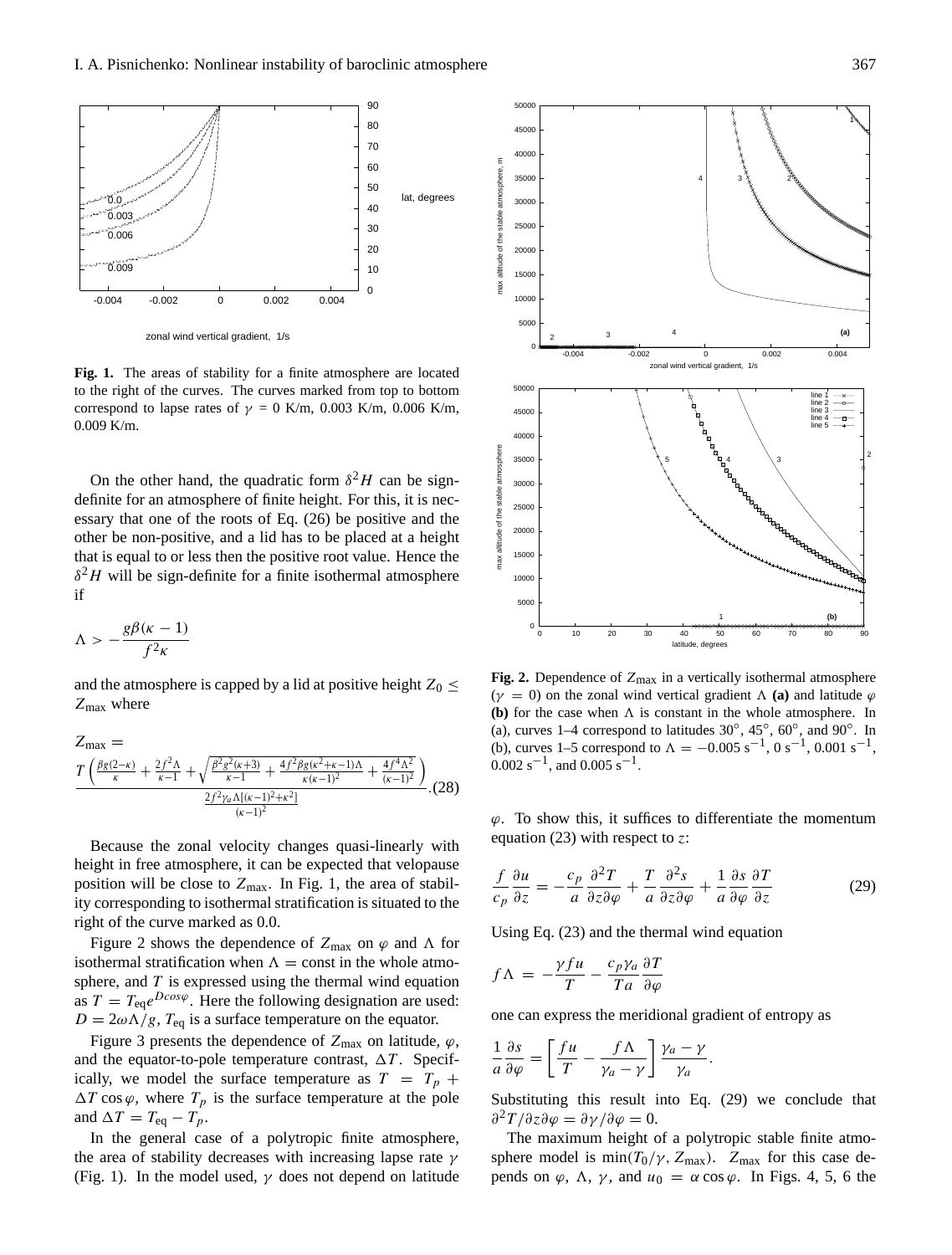



**Fig. 3.** Dependence of  $Z_{\text{max}}$  on the equator-to-pole temperature contrast,  $\Delta T$  (a), and on latitude,  $\varphi$  (b). The meridional surface temperature distribution is modelled as  $T = T_p + \Delta T \cos \varphi$ , and vertical temperature gradient is constant ( $\gamma = 0$ ). In (a), curves 1–4 correspond to latitudes  $45^\circ$ ,  $60^\circ$ ,  $75^\circ$ , and  $90^\circ$ . In (b), curves 1–3 correspond to  $\Delta T = 25$  K, 35 K, 45 K, and 55 K.

dependence of  $Z_{\text{max}}$  on these parameters is presented. Results depend weakly on  $\alpha$ . Here the calculations were made for  $\alpha = 5m/s$ . For the calculations with  $\Lambda$  which do not depend on latitude, to satisfy the thermal wind equation we modelled surface temperature for the flow of interest as  $T_0 =$  $T_{\text{eq}} \exp \{B(\cos\varphi - 1)\} + 2A/B^2(1+B) \exp \{B(\cos\varphi - 1)\} 2A/B^2(1 + B\cos\varphi)$ , where  $A = \gamma \omega \alpha /ag$ , and  $B =$  $2\omega\Lambda a/g.$ 

In these figures one can see that the rate of the change of  $Z_{max}$  with latitude noticeably depends both on  $\Lambda$  and  $\gamma$ (Fig. 4). However the minimum height of  $Z_{\text{max}}$  on a pole does not strongly vary and is equal to approximately 8-9 km (Fig. 5b). The dependence of  $Z_{max}$  on the pole-equator temperature difference  $\Delta T$ , latitude  $\varphi$  and temperature gradient  $\gamma$  shows that the area of stability strongly diminishes under the approximation  $\gamma$  equals  $\gamma_a$  (Fig. 6a).



Fig. 4. Dependence of the maximum height  $Z_{\text{max}}$  of a finite stable atmosphere on latitude  $\varphi$  for three values of  $\gamma$ : 0.003K/m - in **(a)**,  $0.006K/m -$  in **(b)**, and  $0.009K/m -$  **(c)**. The curves labelled 1–5 correspond to constant values of  $\Lambda = -0.005s^{-1}$ , 0 s<sup>-1</sup>, 0.001 s<sup>-1</sup>, 0.002 s<sup>-1</sup>, and 0.005 s<sup>-1</sup>.

#### **6 Discussion and conclusions**

In this work we have studied the stability of zonal flow in a baroclinic atmosphere with respect to ultra-long waves. We have considered finite amplitude disturbances and applied Arnol'd's method to type II geostrophic equations.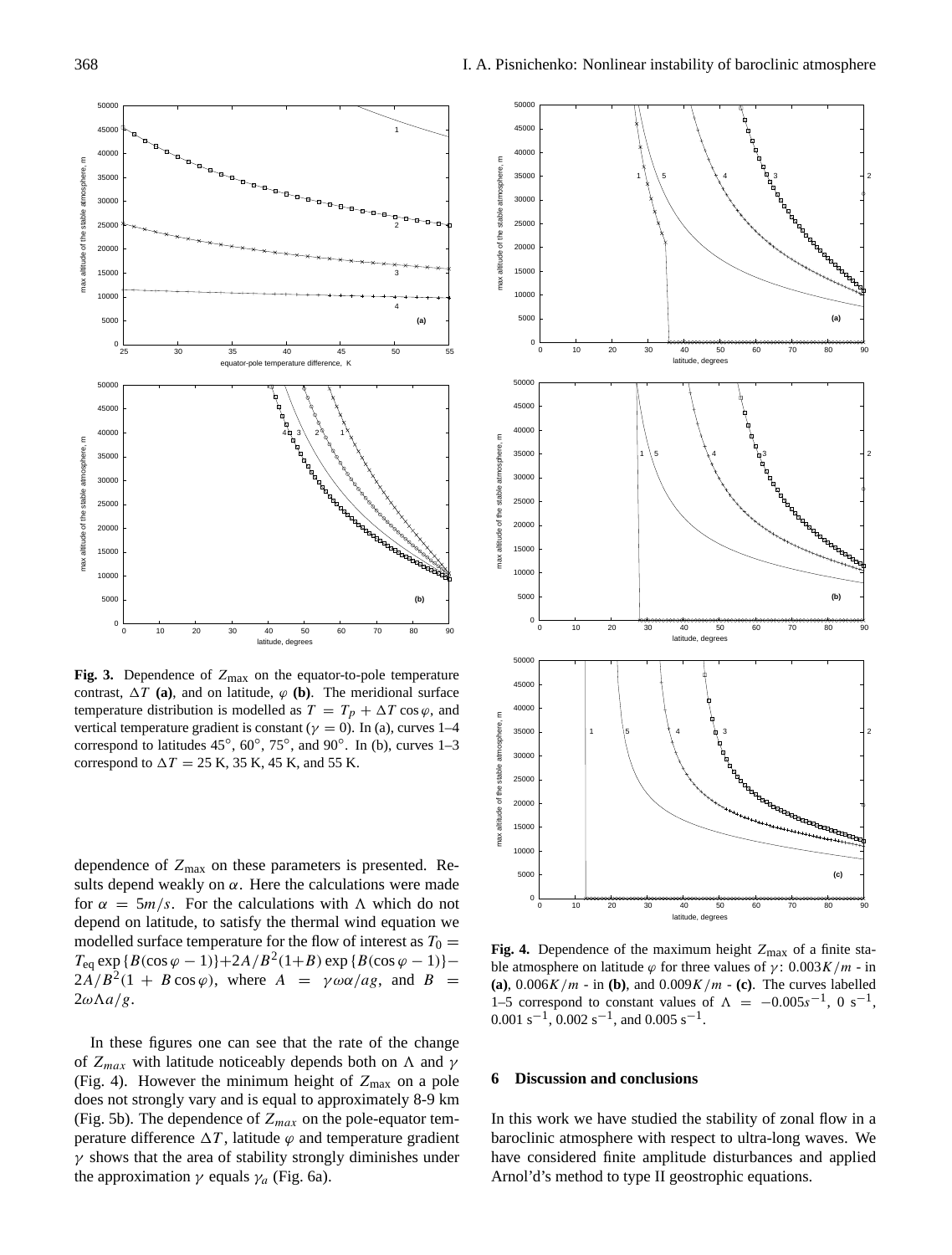

**Fig. 5.** Dependence of the maximum height of a finite stable atmosphere  $Z_{\text{max}}$  on the zonal wind vertical gradient  $\Lambda$ . In **(a)** for latitude  $\varphi = 60^\circ$  the curves marked by numbers correspond to: '1' to  $\gamma = 0.003K/m$ , '2' -  $\gamma = 0.006K/m$ , '3' -  $\gamma = 0.009K/m$ ; on **(b)** for the stratification with  $\gamma = 0.006K/m$  the curves marked by numbers corresponding: '1' to  $\varphi = 30^\circ$ , '2' -  $\varphi = 45^\circ$ , '3' - $\varphi = 60^{\circ}$ , '4' -  $\varphi = 90^{\circ}$ . The calculations correspond to the case of  $\Lambda = const.$ 

For the case of surface wind in solid body rotation, the stability of the zonal flow depends on the sign-definiteness only of that part the second variation of a functional which is represented by the three-dimensional integral. Zonal flow stability was examined directly for the case when the zonal wind changes linearly with height in a polytropic atmosphere.

In an isothermal atmosphere of infinite height, the zonal flow is stable only if the whole atmosphere rotates as a solid body. In an atmosphere bounded by an upper lid, the zonal flow can be stable when vertical shear in zonal wind exists.

For a negative value of the zonal wind vertical gradient  $(\partial V/\partial z < 0)$ , that is, when surface air temperatures increase from equator to pole, the atmosphere is always unstable. For a positive value of  $\partial V/\partial z$ , stability depends on the height at which the lid is placed. The height of the lid in turn depends on ∂V /∂z and latitude, and decreases when ∂V /∂z and latitude increase. For stability, the minimum height at which the lid would have to be placed at the pole is 8–9 km for the case of the observed values of vertical shear.



**Fig. 6.** Dependence of  $Z_{\text{max}}$  on  $\Delta T$  (a) and  $\varphi$  (b) for the case where the meridional surface temperature distribution is described as  $T = T_p + \Delta T \cos \varphi$ . In (a) the curves marked as '1a', '1b', '1c' correspond to latitudes 45°, 60°, 90° and  $\gamma = 0.003$  K/m; '2a', '2b', '2c' correspond to the same latitude and  $\gamma = 0.006$  K/m; and '3a', '3b', '3c' correspond to the same latitude and  $\gamma = 0.009$ K/m. In (b)  $\gamma = 0.006$  K/m, and curves '1 –3' corresponds to  $\Delta T = 25$  K, 40 K, and 55 K.

As expected, the area of stability in latitude and  $\partial V/\partial z$ parameter space decreases as the vertical temperature gradient  $\gamma$  increases. For an adiabatic lapse rate, the zonal flow can become unstable for all values of  $\partial V/\partial z$ , even in a finite atmosphere. The area of instability appears near the equator and extends to the poles with increasing  $\gamma$ .

## **Appendix**

To prove Eq. (7) it is necessary to apply to Eq. (1) an operator  $∂/acosφ∂λ$  and to Eq. (2) an operator  $-∂/a∂φ$  and to add. As a result we obtain (expressing  $p$  and  $\rho$  through s and T from ideal gas entropy equation)

$$
\frac{df}{dt} + \frac{f}{acos\varphi} \left( \frac{\partial u}{\partial \lambda} + \frac{\partial (v \cos\varphi)}{\partial \varphi} \right) =
$$
  

$$
\frac{1}{a^2 cos\varphi \rho^2} \left( \frac{\partial T}{\partial \lambda} \frac{\partial s}{\partial \varphi} - \frac{\partial T}{\partial \varphi} \frac{\partial s}{\partial \lambda} \right).
$$
(30)